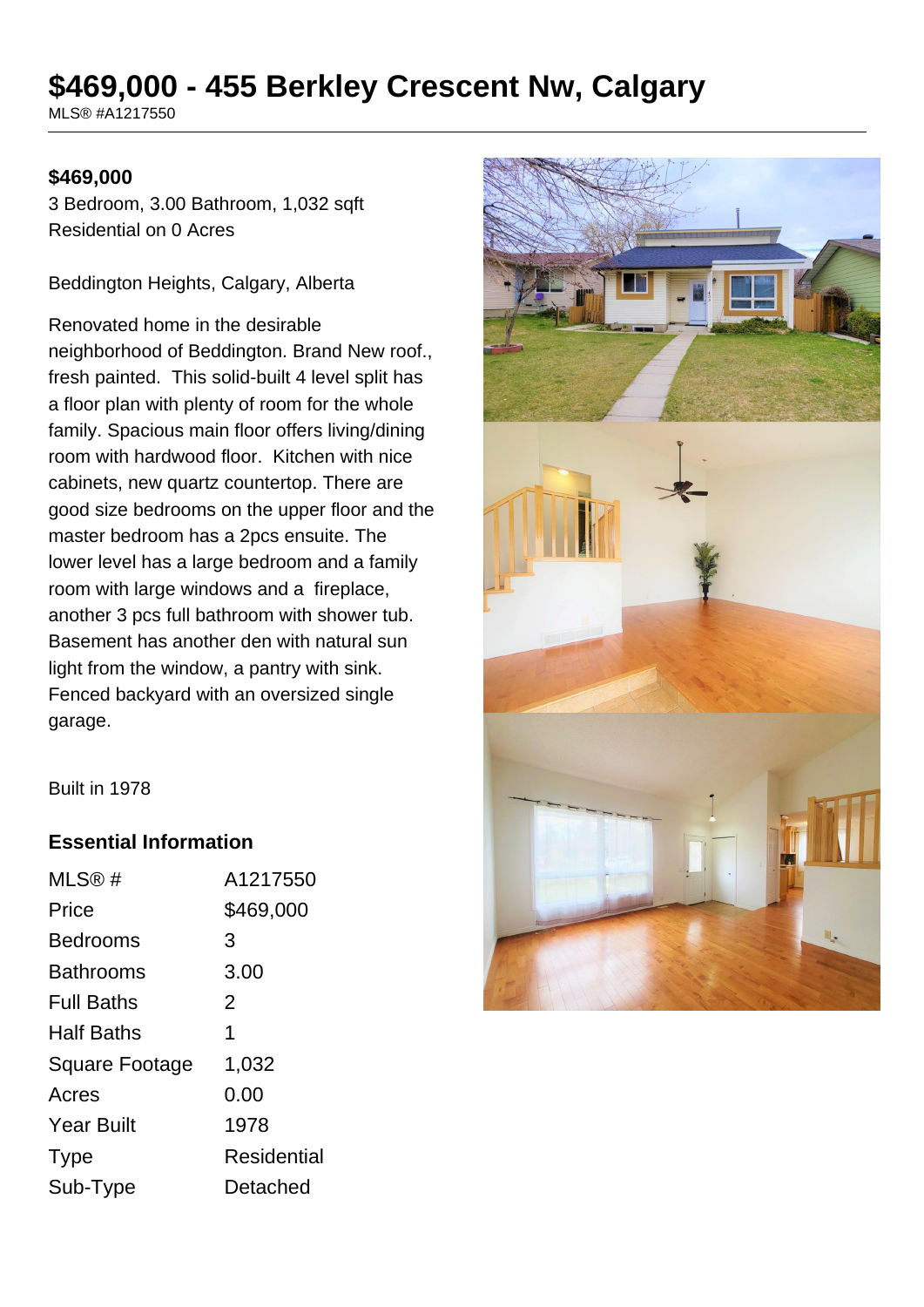| <b>Style</b>  | 4 Level Split |
|---------------|---------------|
| <b>Status</b> | Active        |

# **Community Information**

| Address                  | 455 Berkley Crescent Nw                                                        |
|--------------------------|--------------------------------------------------------------------------------|
| Subdivision              | <b>Beddington Heights</b>                                                      |
| City                     | Calgary                                                                        |
| County                   | Calgary                                                                        |
| Province                 | Alberta                                                                        |
| <b>Postal Code</b>       | <b>T3K 1B9</b>                                                                 |
| <b>Amenities</b>         |                                                                                |
| <b>Parking Spaces</b>    | 1                                                                              |
| Parking                  | <b>Single Garage Detached</b>                                                  |
| # of Garages             | 1                                                                              |
| <b>Interior</b>          |                                                                                |
| <b>Interior Features</b> | Ceiling Fan(s), High Ceilings, Separate Entrance, Vaulted Ceiling(s)           |
| Appliances               | Dishwasher, Dryer, Electric Stove, Microwave Hood Fan, Refrigerator,<br>Washer |
| Heating                  | Fireplace(s), Forced Air, Exhaust Fan                                          |
| Cooling                  | <b>None</b>                                                                    |
| Has Basement             | Yes                                                                            |
| <b>Basement</b>          | <b>Exterior Entry, Finished, Full</b>                                          |
| Fireplace                | Yes                                                                            |
| # of Fireplaces          | 1                                                                              |
| <b>Fireplaces</b>        | <b>Wood Burning</b>                                                            |
|                          |                                                                                |

### **Exterior**

| <b>Exterior Features None</b> |                                                  |
|-------------------------------|--------------------------------------------------|
| Lot Description               | Back Lane, Back Yard, Few Trees, Rectangular Lot |
| Roof                          | <b>Asphalt Shingle</b>                           |
| Construction                  | Vinyl Siding, Wood Frame                         |
| Foundation                    | <b>Poured Concrete</b>                           |

## **Additional Information**

| Date Listed    | May 13th, 2022 |
|----------------|----------------|
| Days on Market | 46             |
| Zoning         | $R-C1$         |